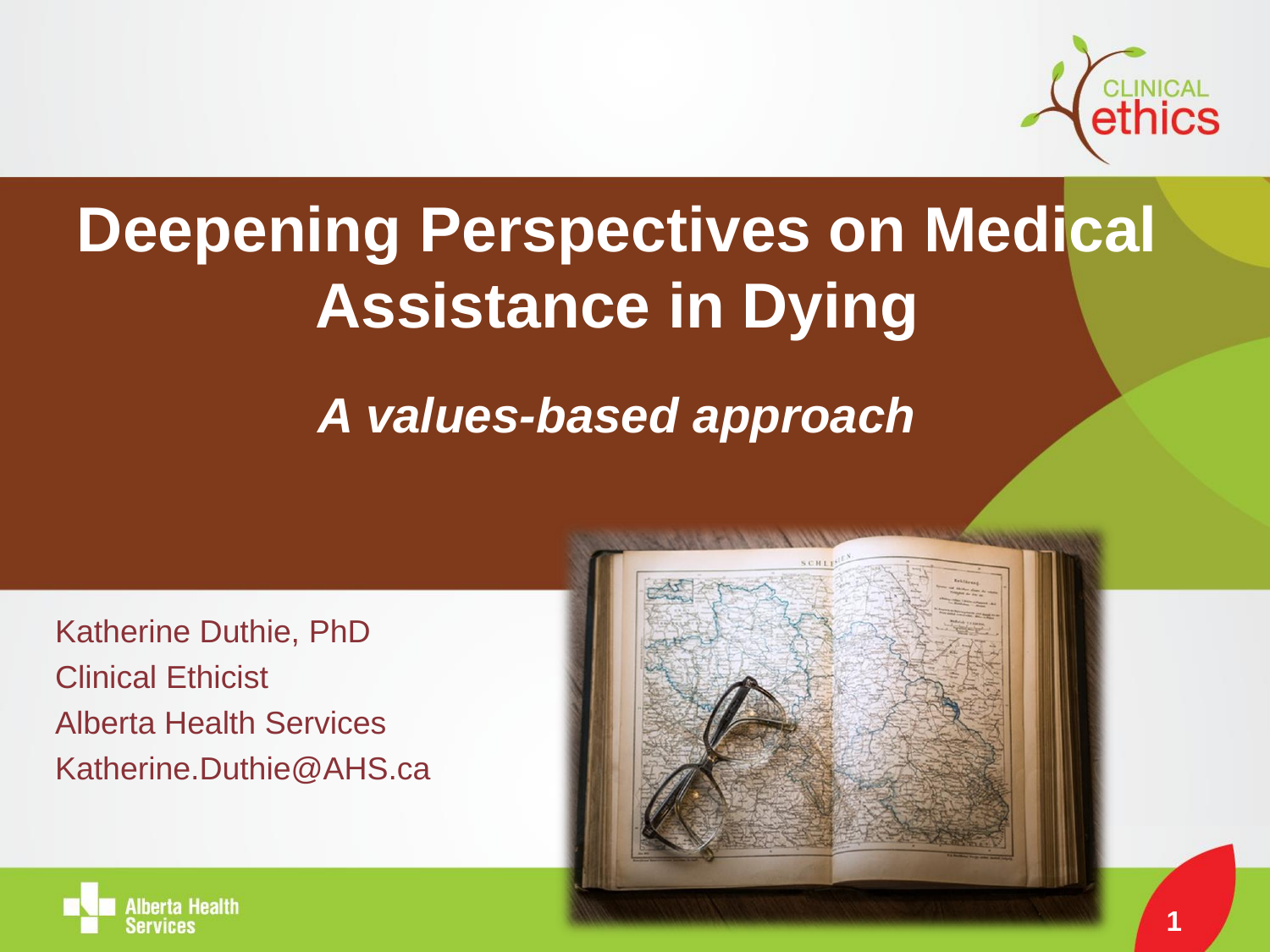# **What is Ethics?**

- Asks the question, what do we owe each other, and how can we live up to that?
- Figuring out what can be ethically justifiable rather than what is right and wrong
- The thoughtful, careful, systematic examination of the **values** and beliefs the underpin our attitudes, decisions, and actions



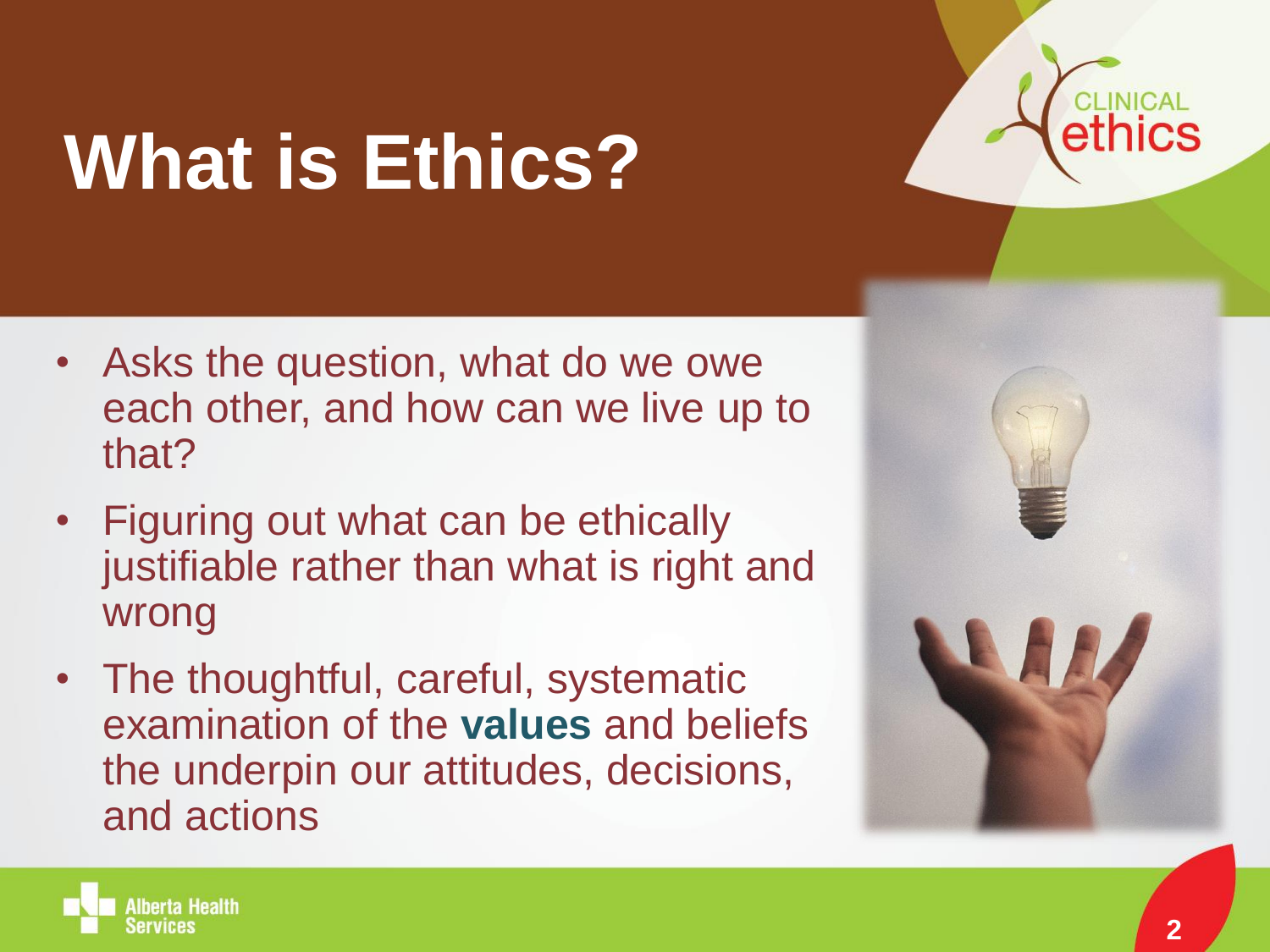### **Medical Assistance in Dying**



(a) Where a substance that causes death is administered by a physician or nurse practitioner to a patient who has capacity and has requested this assistance

(b) Where a substance that causes death is provided to the patient by a physician or nurse practitioner. The patient then ingests the substance themselves

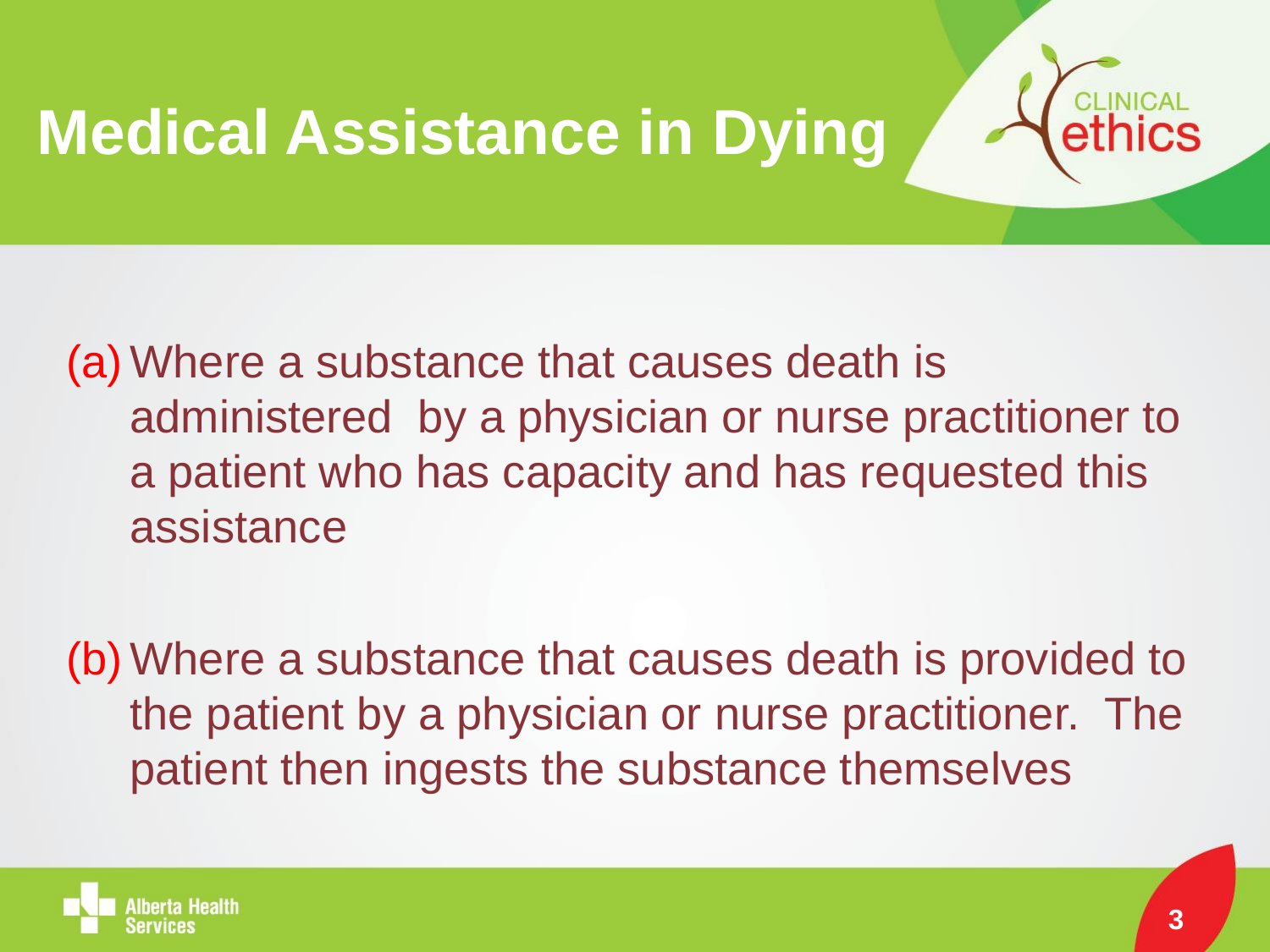# **The Ethics of MAID**



#### **Respect for Patient Autonomy**

 Under certain circumstances individuals ought to be able to decide the terms and timing of their death.

#### **Benefiting Patients**

 Patients who are suffering without chance of improvement or recovery ought to have support in ending that suffering.

#### **Fairness**

 Individuals should have the means to end their own lives when they choose, regardless of their physiological abilities.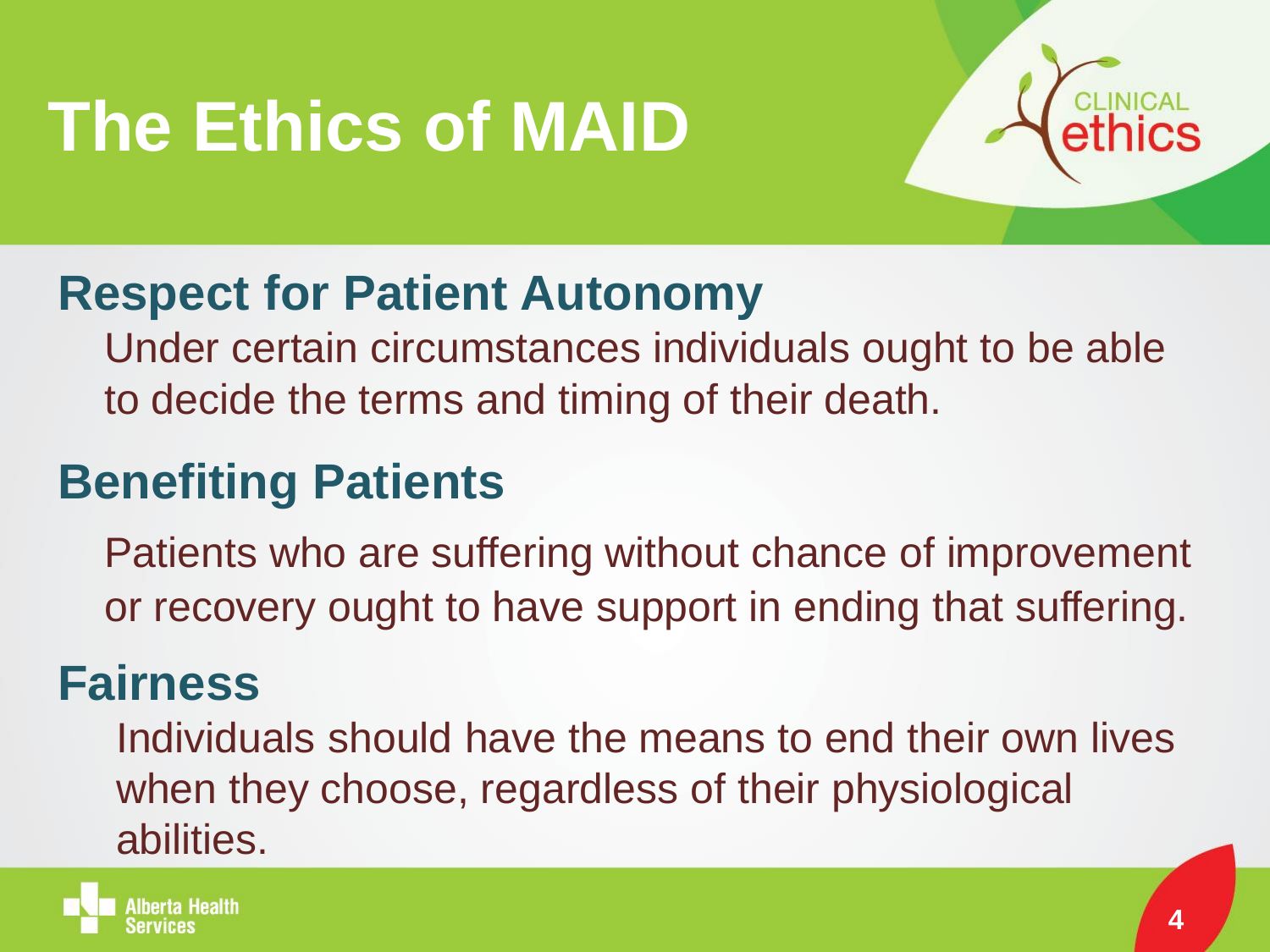# **The Ethics of MAID**



#### **Preciousness of Life**

 Life is mysterious and precious so should never be actively ended.

#### **Limits of Human Authority**

 There is a limit to what we can do to each other (for religious or secular reasons). Causing another's death steps over this limit.

#### **Protection of Vulnerable Persons**

 We ought to protect those with less power to protect themselves.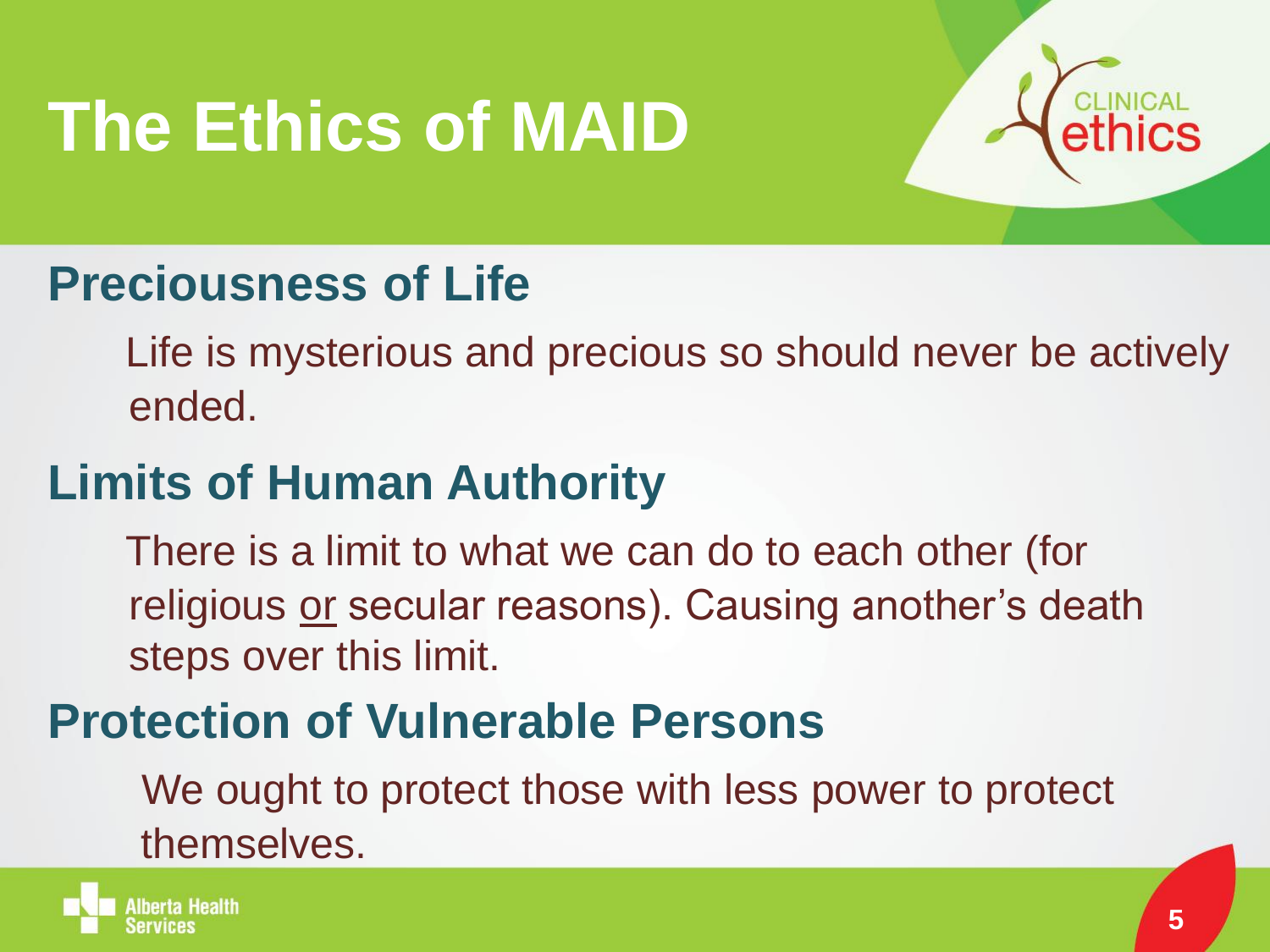### **Conscientious Objection**





- Legalization, in part, due to the underlying ethical arguments about autonomy, ending suffering, and fairness
- The Carter Ruling very clearly notes that these values may not be compelling to everyone
- Individual rights to conscientious objection must be respected under the Carter Ruling and federal laws

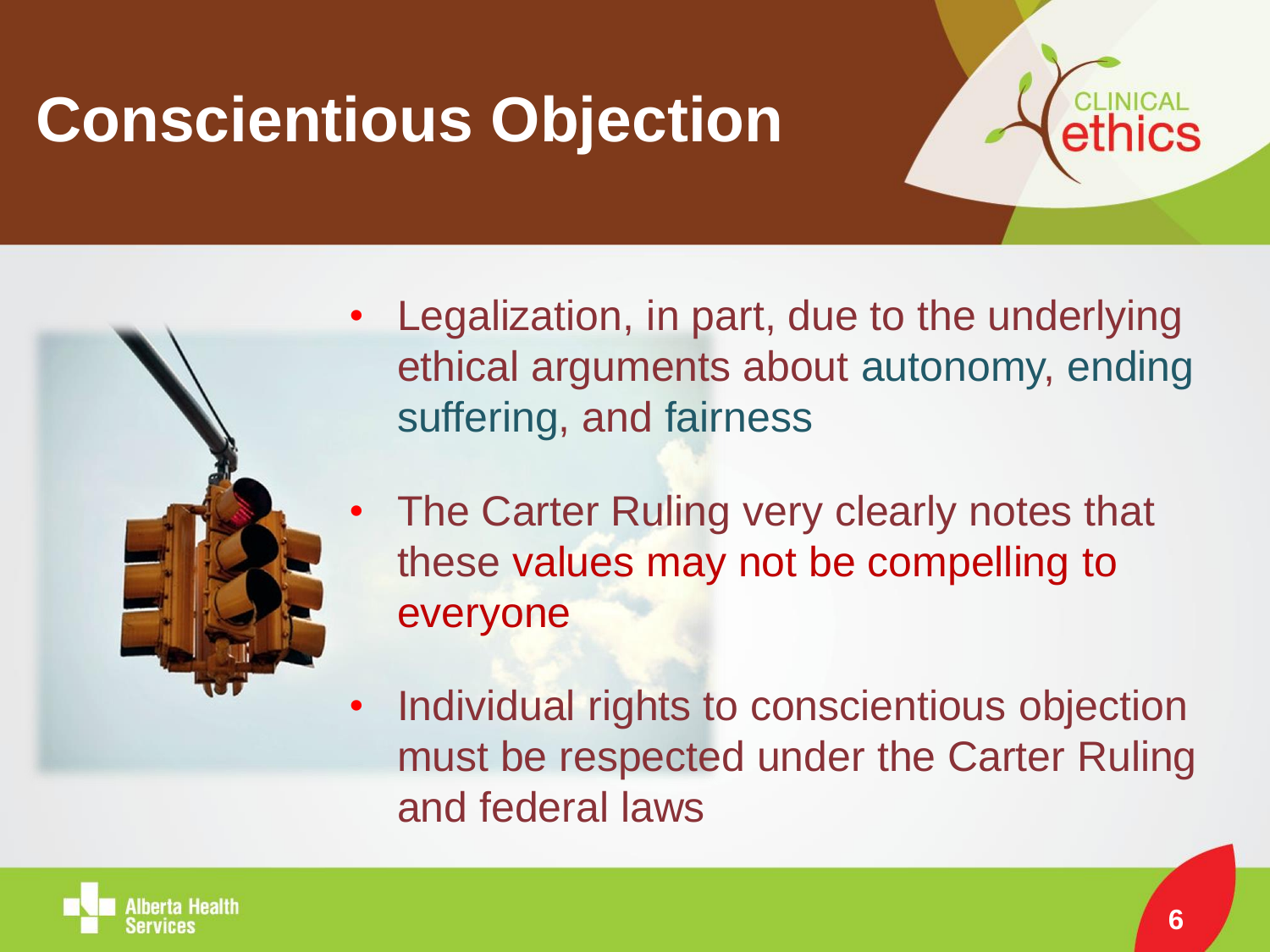### **Conscientious Objection**



- No health care provider is required to participate in providing an assisted death if it contravenes their conscience
- Health care providers are not obliged to participate in extended conversations about assistance in dying
- *Regardless of individual perspective*, physicians *must* provide inquiring patients the means to get more information about Medical Assistance in Dying. Non-physicians can also share this information.
	- By phone: Healthlink 811
	- By email: [maid.careteam@ahs.ca](mailto:maid.careteam@ahs.ca)

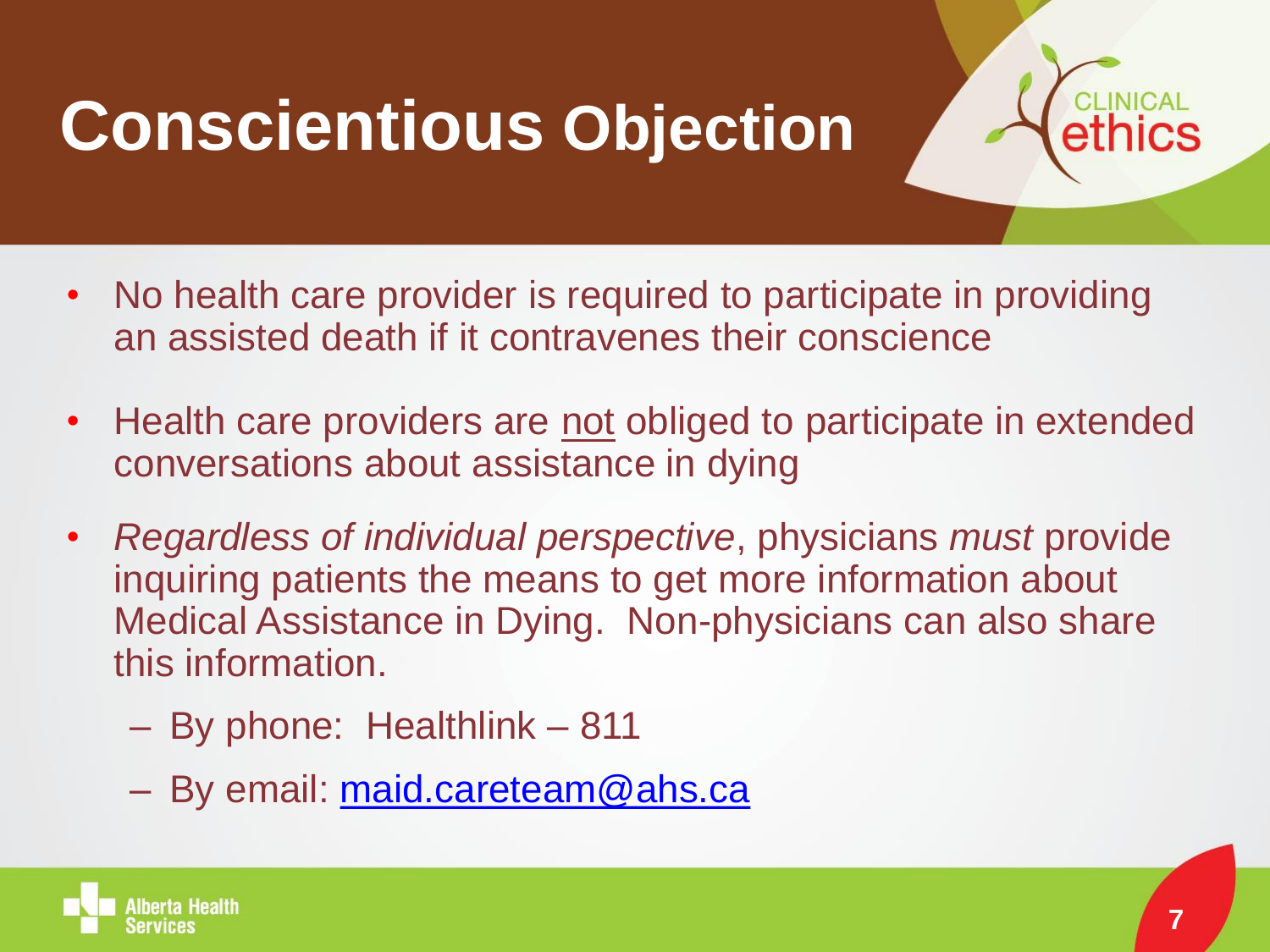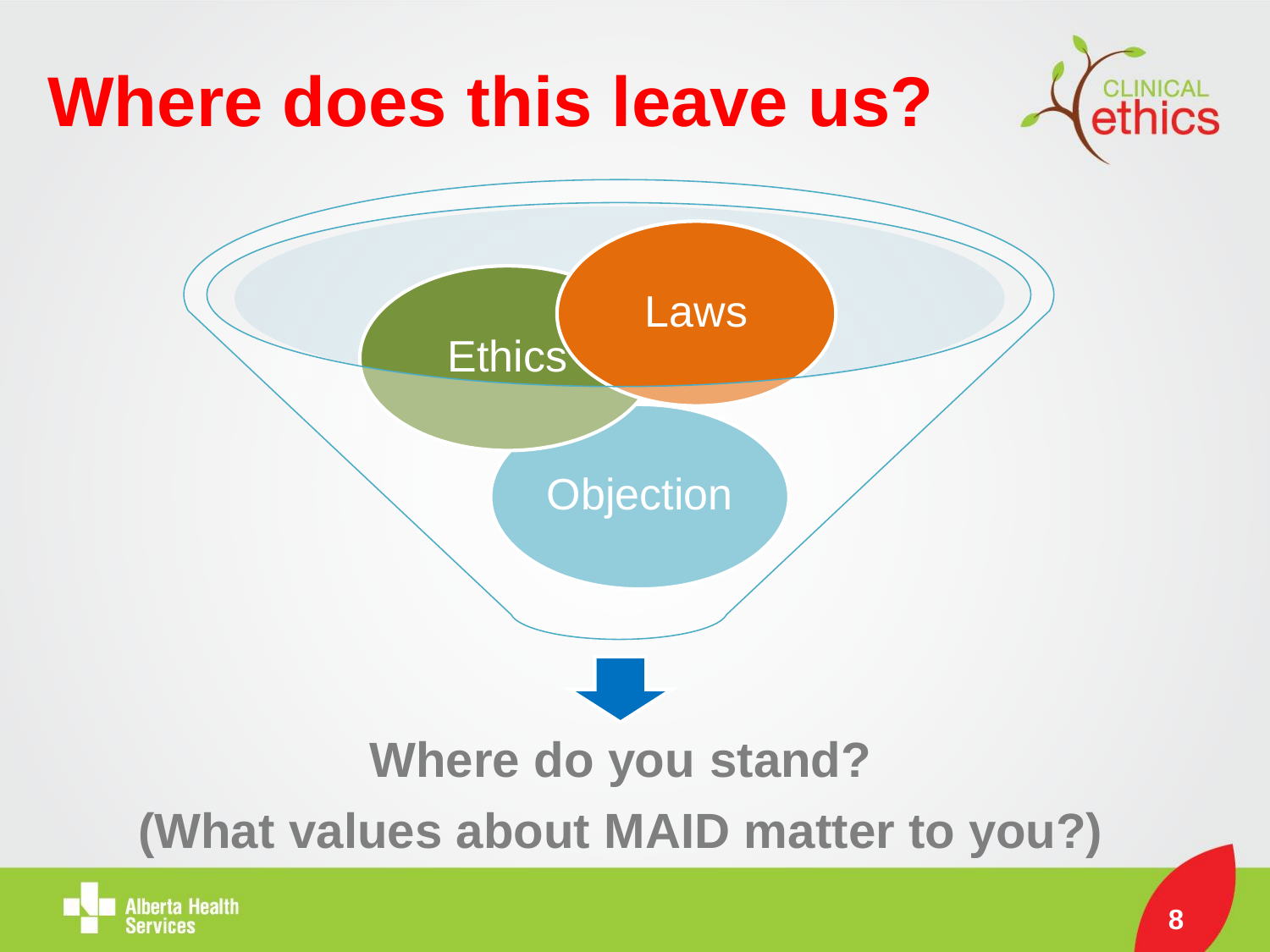### **Identifying Values**



- Respect for Limits on Human Authority A human being does not have the authority to take another human being's life, no matter what the circumstances
- **Respect for the Divine** The decision to end life sits with a higher being/power (God, Allah, the Creator, etc.) and so humans should not interfere with this greater plan
- **Sanctity of Life** Life is sacred; therefore, we should never actively end another person's life
- **Minimizing Suffering** It is important that we minimize suffering for our patients. Access to MAID for eligible patients is an option that can relieve physical pain and emotional, and existential/spiritual suffering

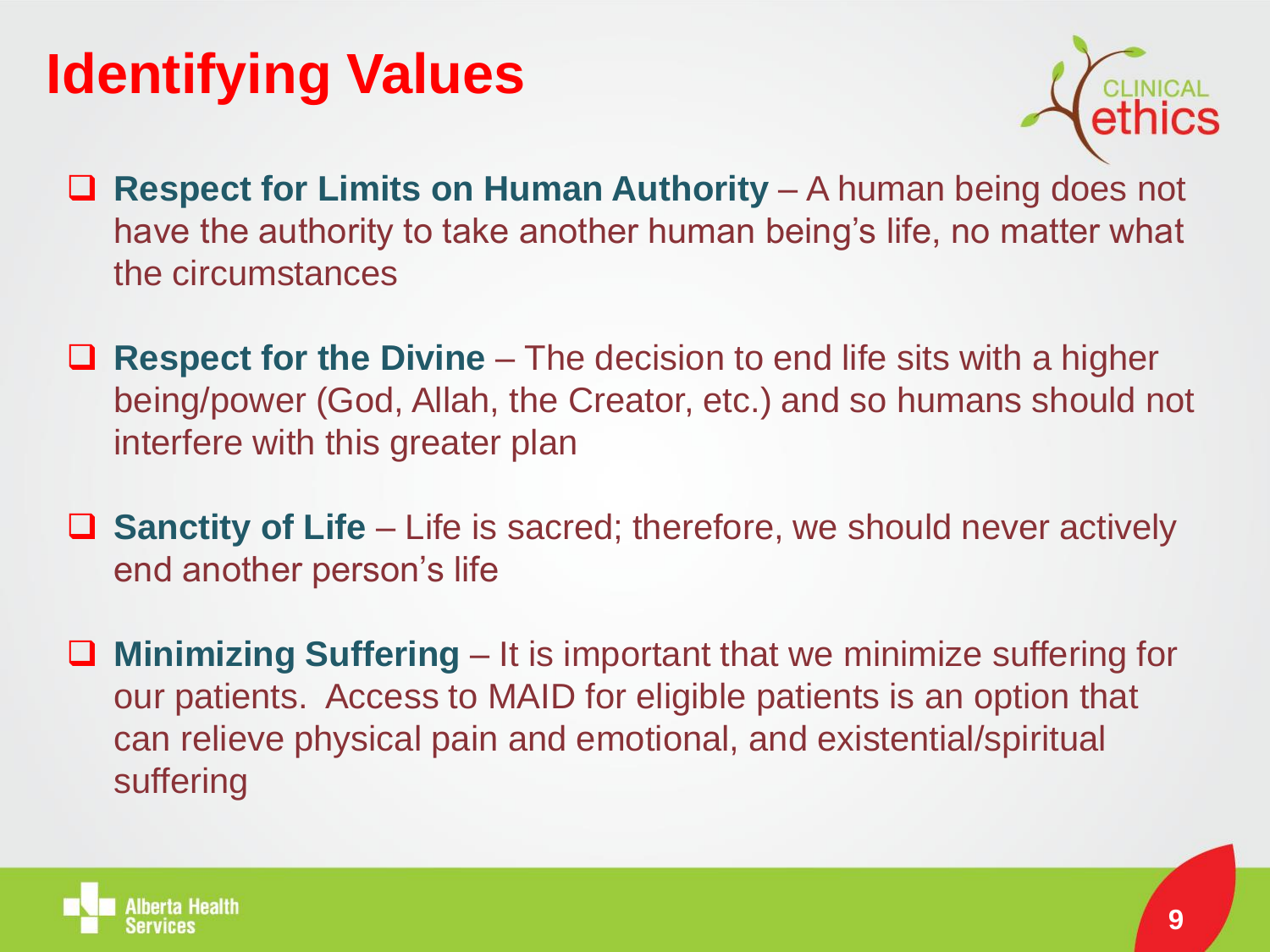

- **Respect for Patient Wishes**  In certain circumstances, patients should be able to control the mode and timing of their deaths
- **Promoting Fairness/Justice**  MAID enables more equal access to the choice to end one's life. Able-bodied individuals may be able to end their own lives without assistance, whereas those with diminished abilities may not be able to. Those with social and financial means may be able to seek an assisted death internationally, whereas those without may not
- Preserving Dignity People who are living with terminal conditions may wish to avoid living in states that they perceive to lack dignity or want to be remember in particular ways (independent, vibrant) and so should have control over the timing of their death

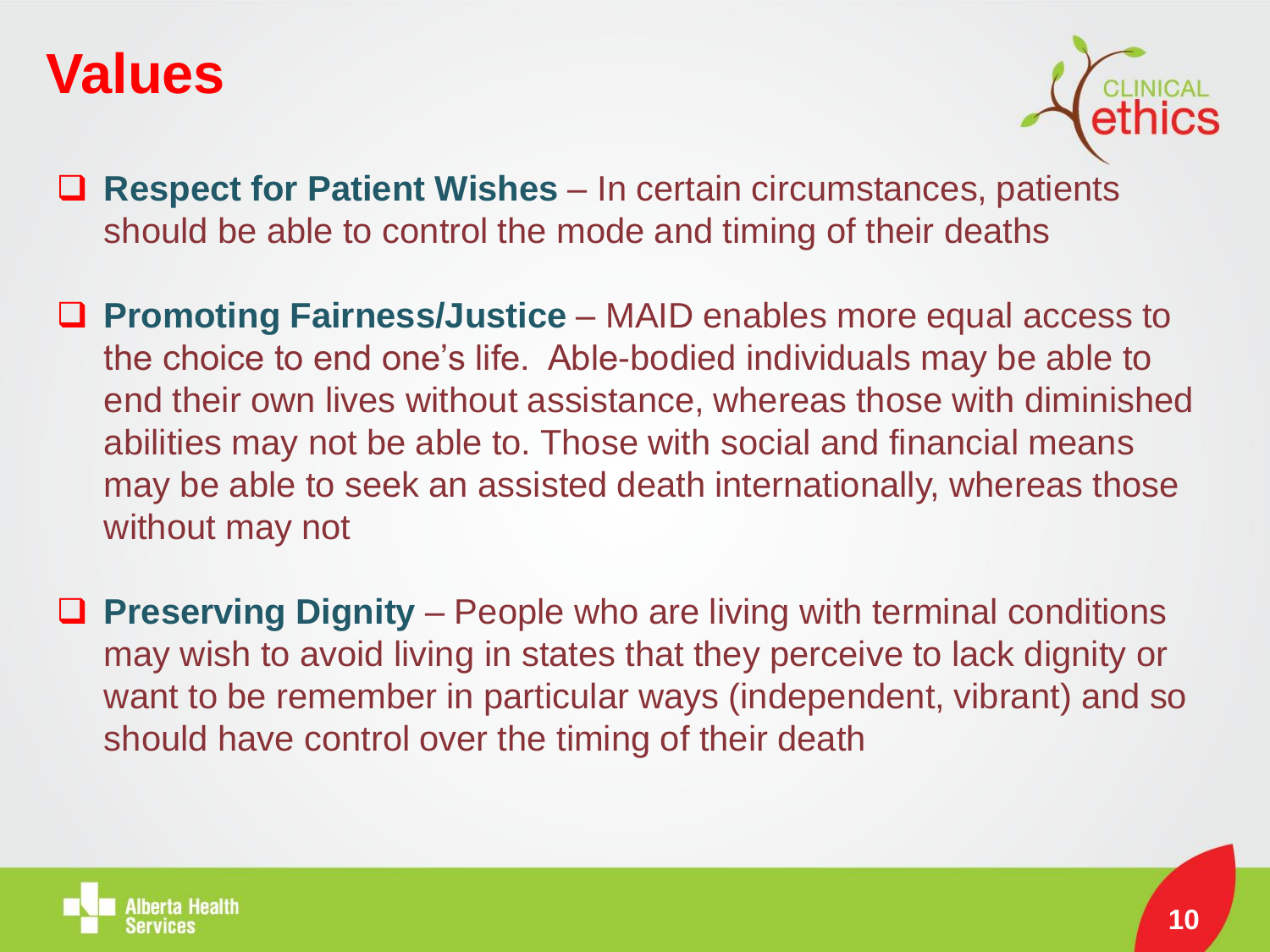

- Prolonging Life Without access to MAID, patients who have degenerative conditions may act to end their lives sooner than they might otherwise choose, while they still have the physical capacity to do so
- **Care over the entire span of life** Medical professionals are obliged to develop skills and deliver care over the complete span of life including death. The care, attention, and energy that so often goes in to prolonging life should be matched by efforts toward ensuring that patients receive expert and compassionate care at the end of their lives
- **Commitment to life-saving approaches** The availability of MAID could led to a devaluing of life within medicine which could result in a more cavalier attitude among physicians about hastening death, putting others at risk

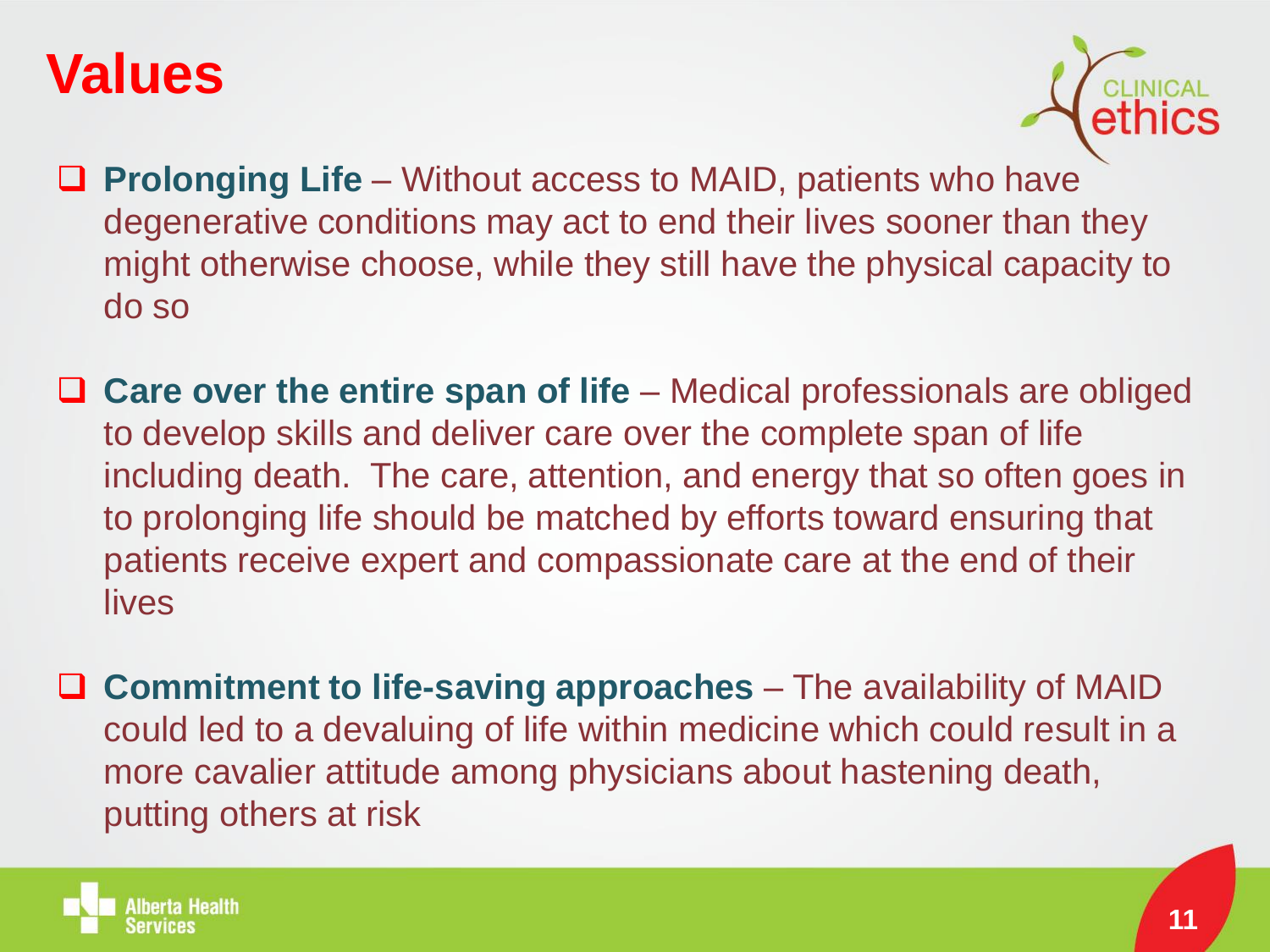

- **Protection of the Vulnerable** The availability of MAID could lead to greater pressure on vulnerable others (sick, elderly, disabled) to choose medical assistance in dying
- Matching Care to Patient Need It is important that excellent health care, including palliative care, is available to all patients suffering with challenging chronic symptoms, or who are nearing the end of life. The availability of MAID may lead to fewer efforts to address treatable conditions or to find other services or approaches that can meet our patient's needs.
- Preserving Trust It is important that people can trust that their health care providers will look after their needs. Knowing that MAID is provided within the health system could lead to people mistrusting health care, which could result in some people not seeking the help that they need. It could also damage the therapeutic relationship

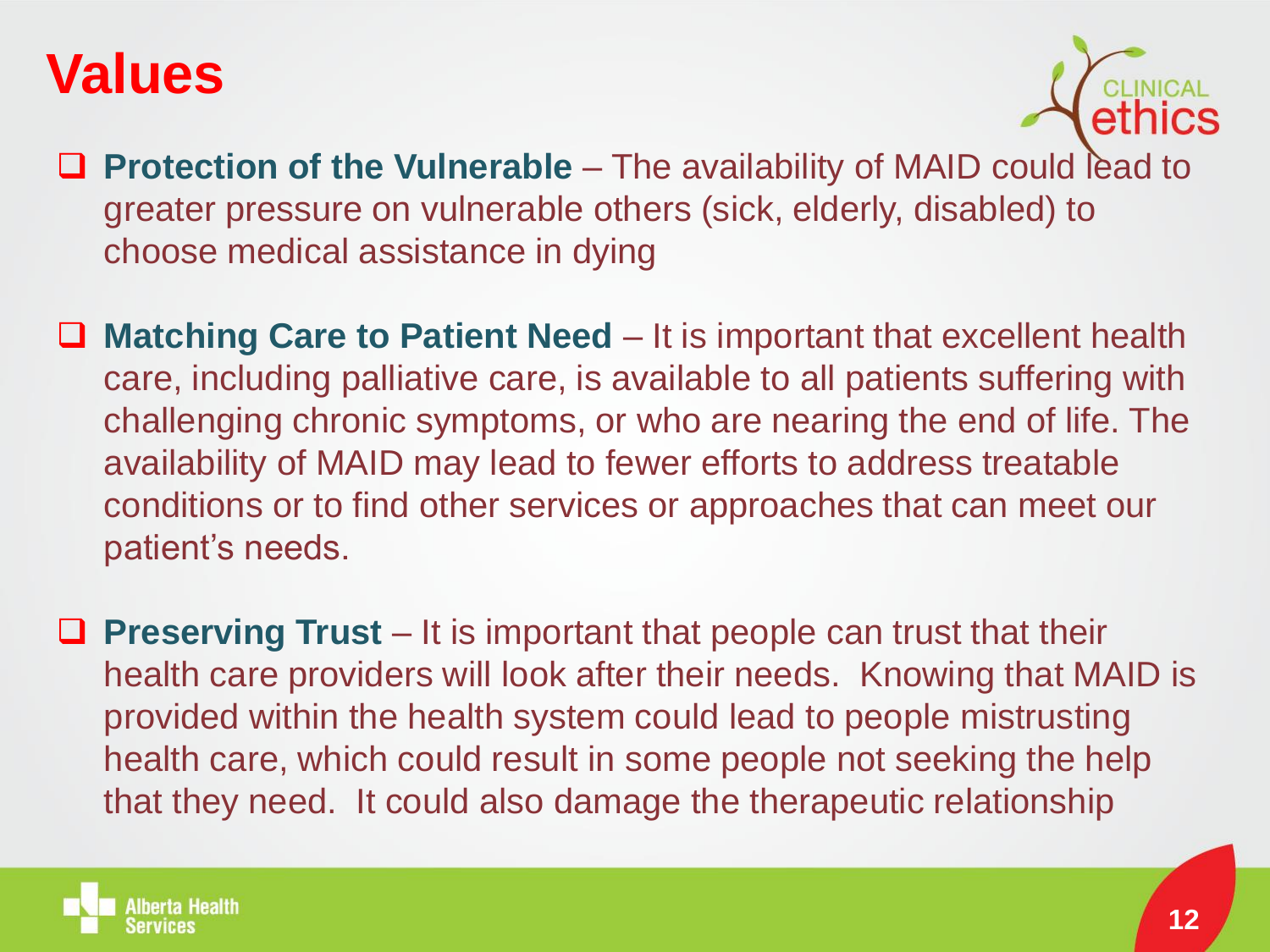

- Preserving Loved One/Care Provider Well-being It is important that I preserve my emotional/spiritual/psychological well-being and I am concerned about the potential personal impact of supporting patients/loved ones to receive a medically assisted death.
- **Accountability and Organizational Support** It is important for me to understand the process. I need to know more about how MAID will be provided, and specifically what my role might be and how I would be supported before I get involved.
- **Preserving Harmonious Relationships** It is important to me to retain a positive image and have harmony with others. I do not want to be stigmatized or challenged by colleagues or friends/family/ neighbours/ members of my faith community, which may occur if I
	- □ do become involved in MAID
	- $\Box$  do not become involved in MAID

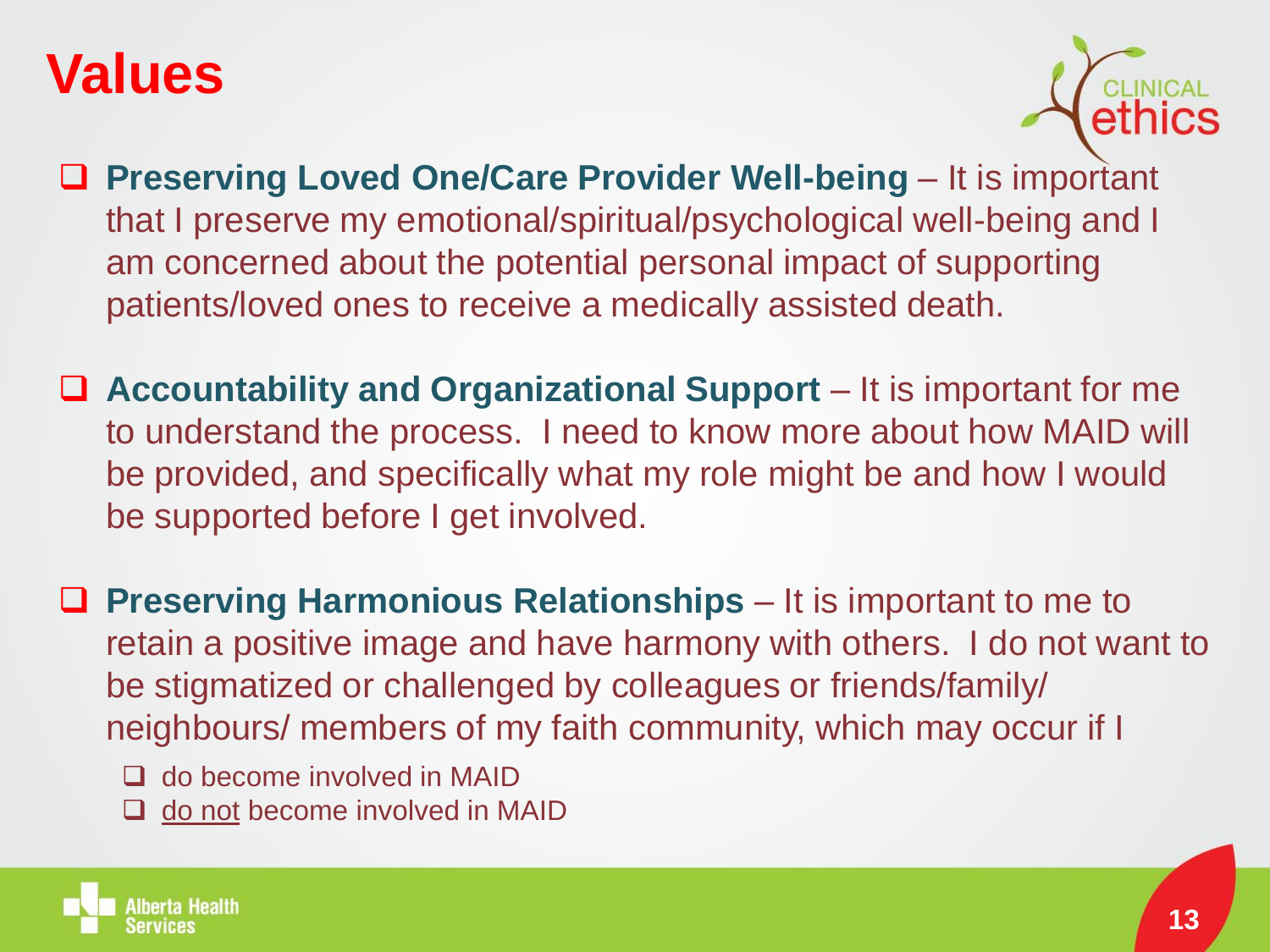### **Connecting Values with Perspectives**



- 1. Ethically object to MAID due to having principled concerns
- 2. Ethically object to MAID due to having concerns about consequences
- 3. Not able to assist with MAID based on inadequate information, practical, or personal concerns
- 4. Ethically, not in support of MAID but able to assist with MAID in a limited fashion
- 5. Ethically in support of MAID, but only able to assist in a limited fashion
- 6. Ethically in support of MAID, and able to assist however is needed

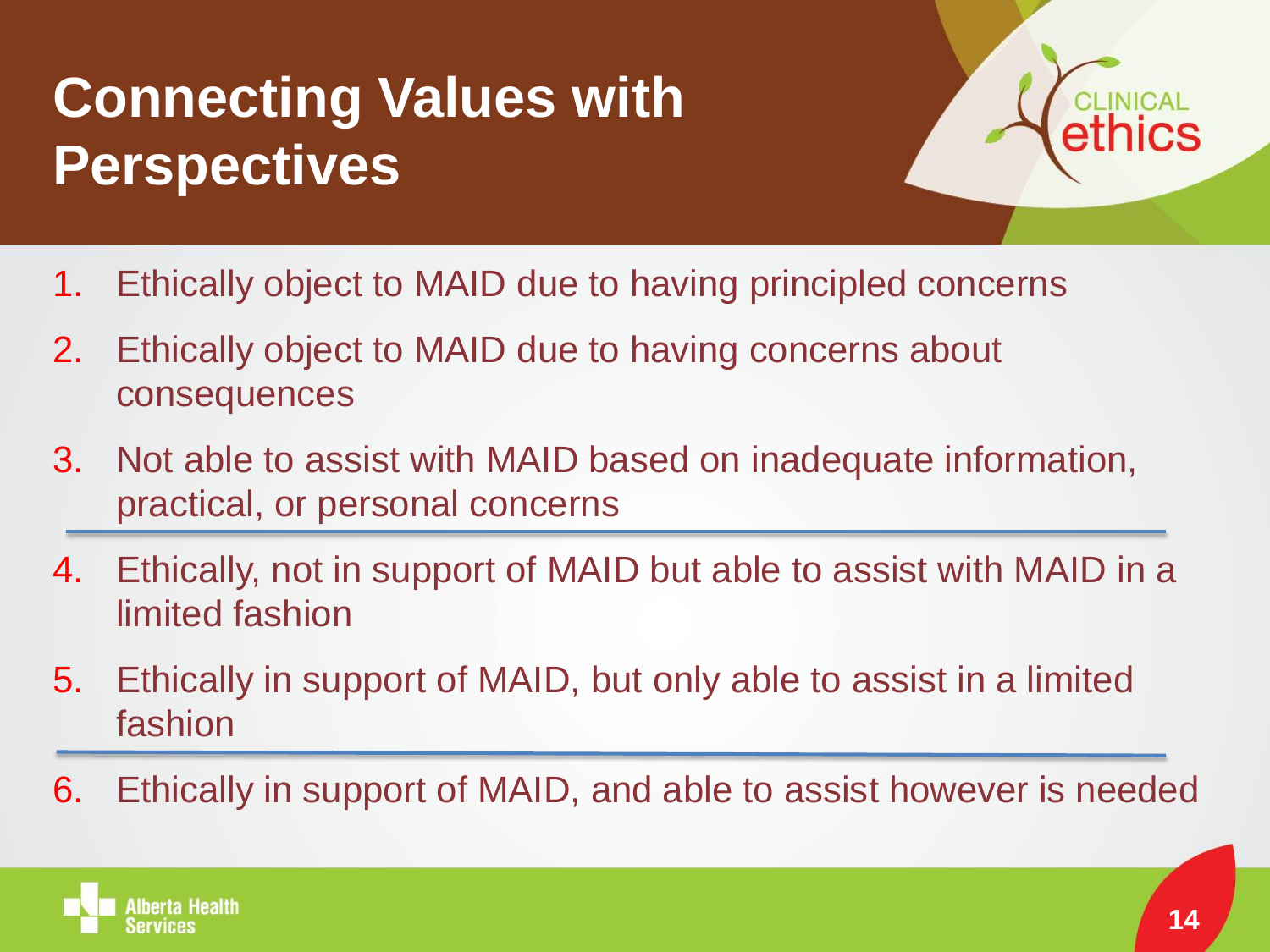### **Implications**

Perspectives 1, 2, 3



Suggests individual would not elect to be involved in MAID beyond preliminary interaction or usual care

Suggested next steps  $\rightarrow$  Aligns with respect for conscientious objection, duties to refer/provide usual care remain

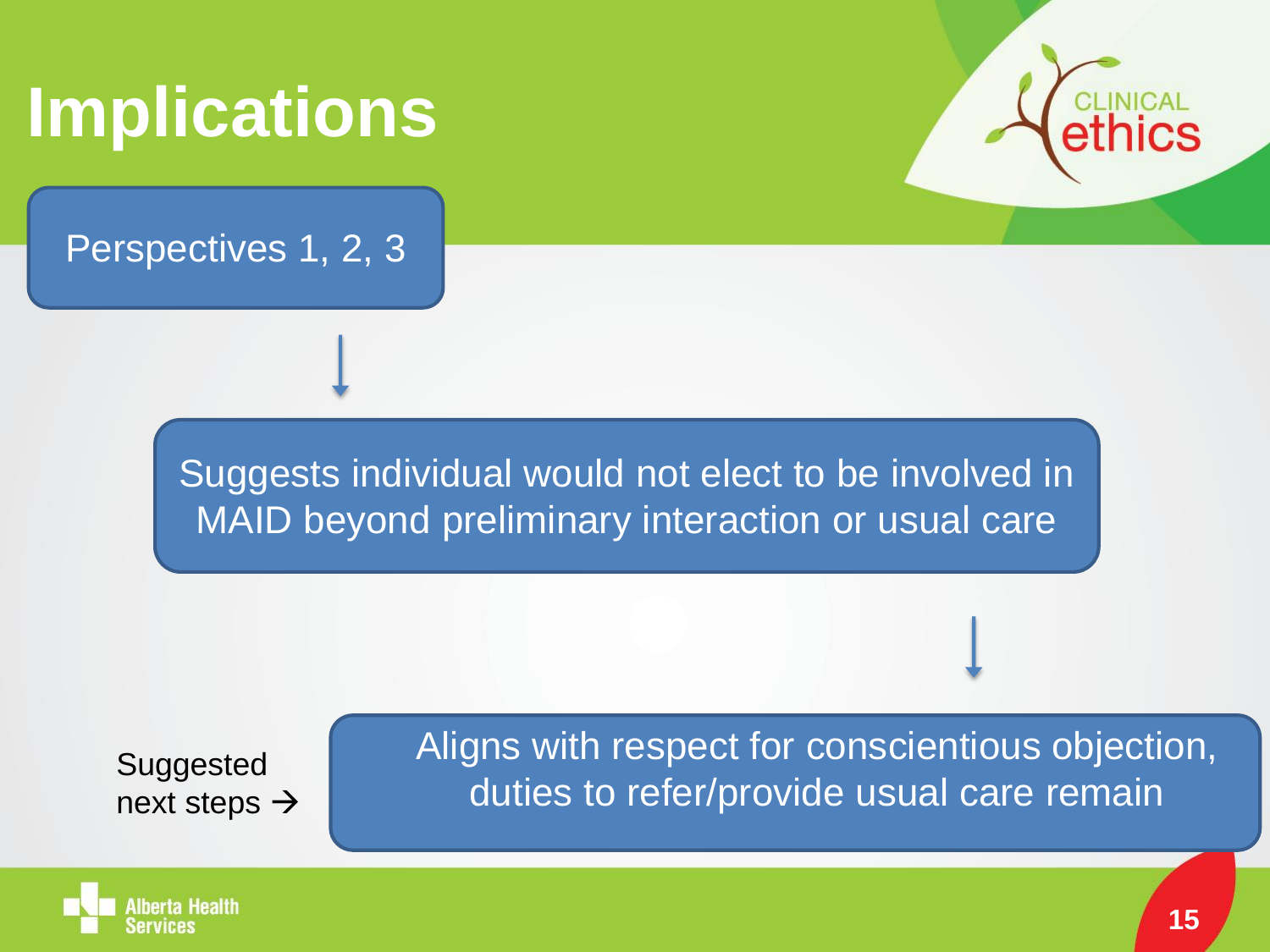### **Implications**

Perspectives 4, 5



Suggested next steps  $\rightarrow$  Clarify when/how one could be involved, and to inform leaders/colleagues/loved ones when relevant

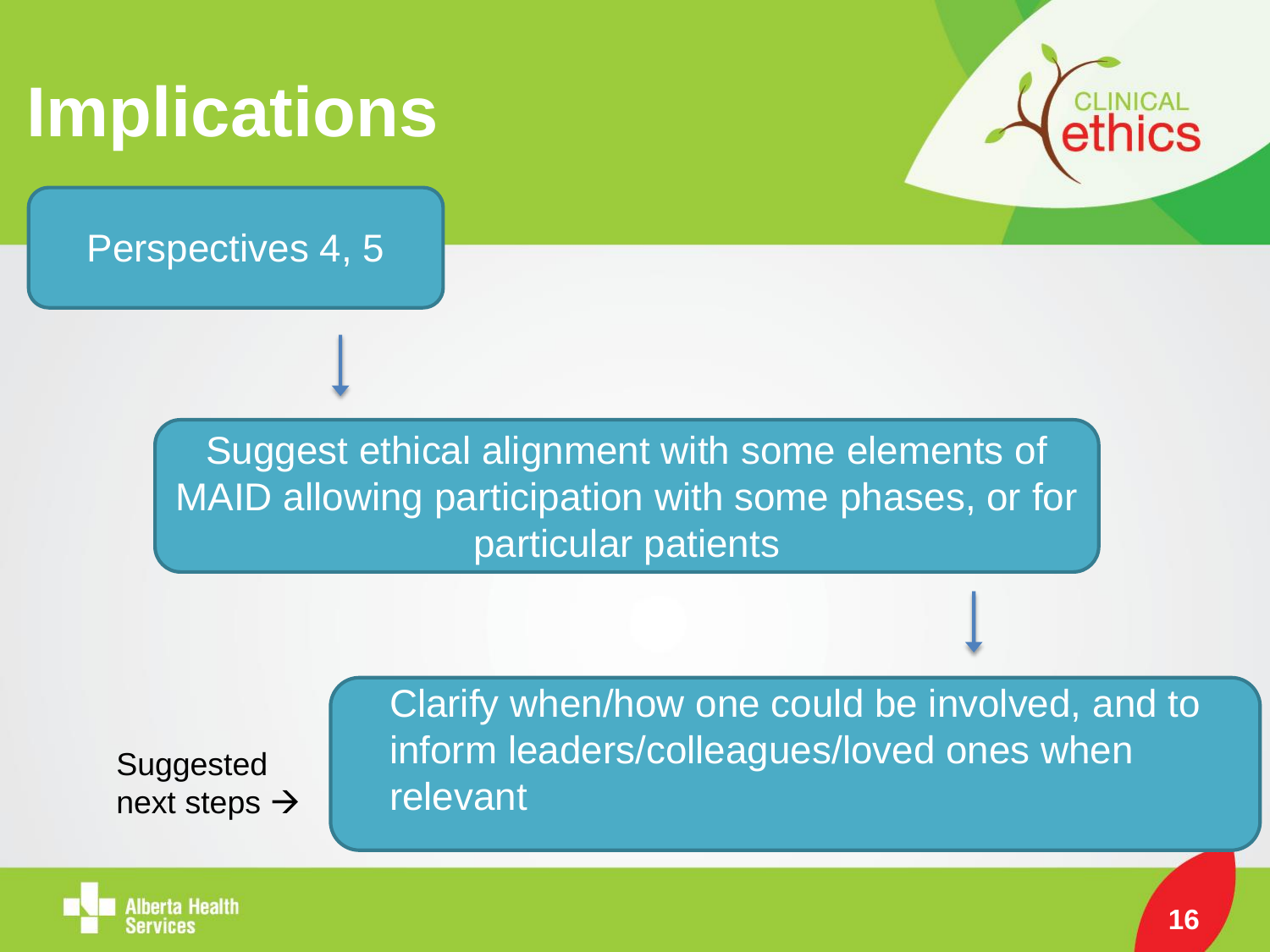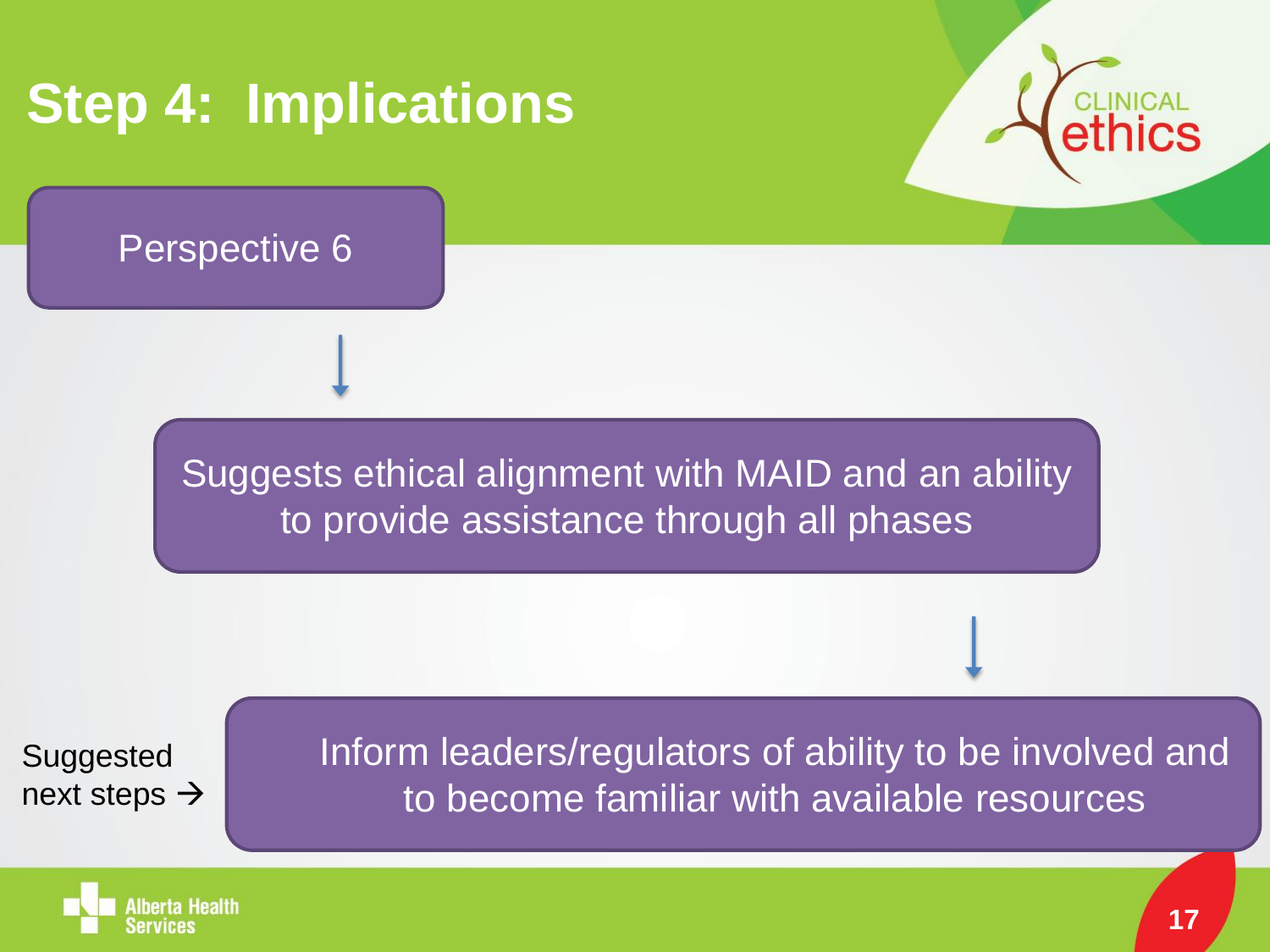



This process outlined in a Tool

It was developed to assist in helping individuals to understand their own views about MAID

Focuses on health care providers, (but relevant to patients, loved ones)

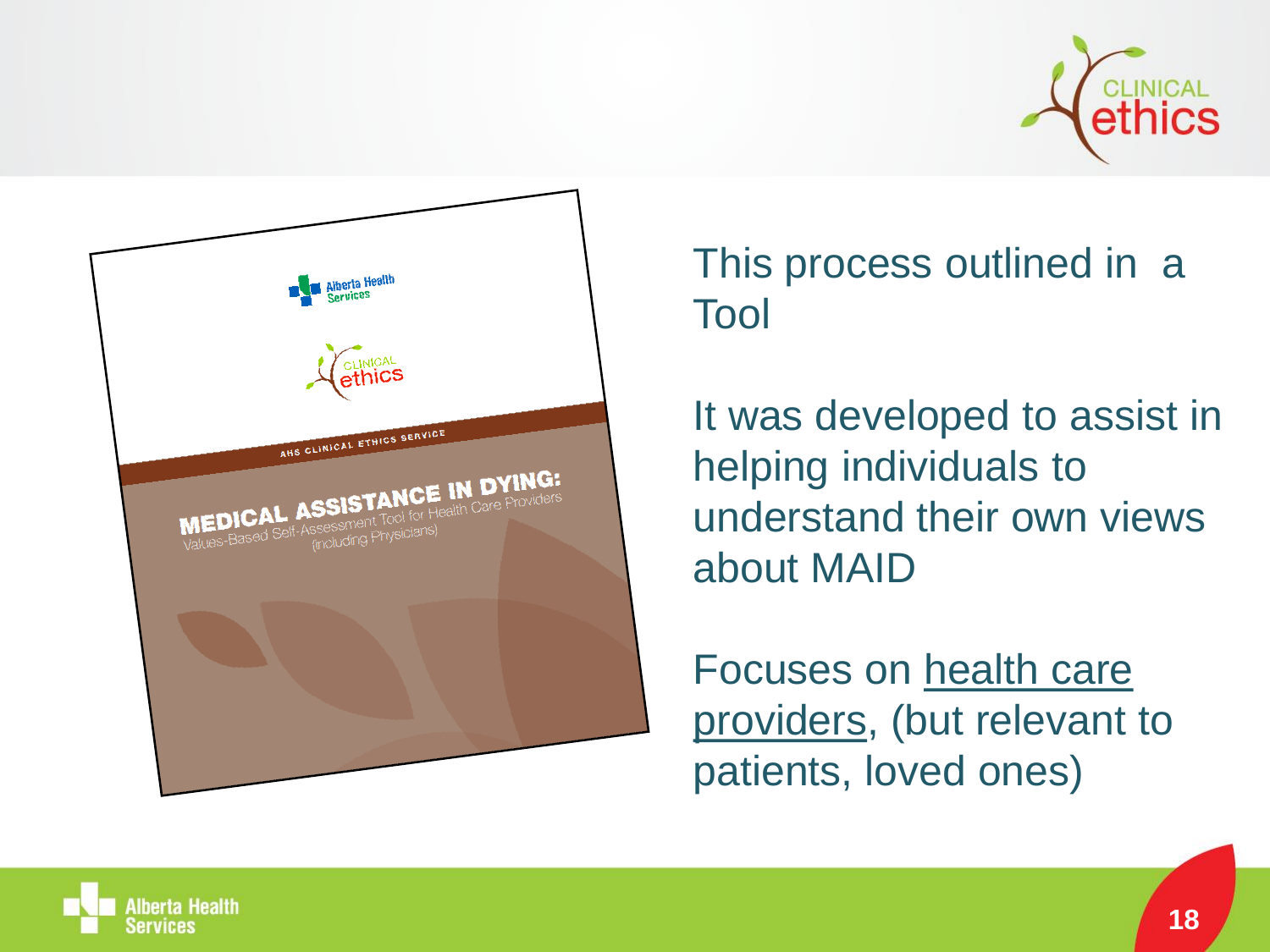### **Available on AHS Public Website**



### **tinyurl.com/y7ps8znm**